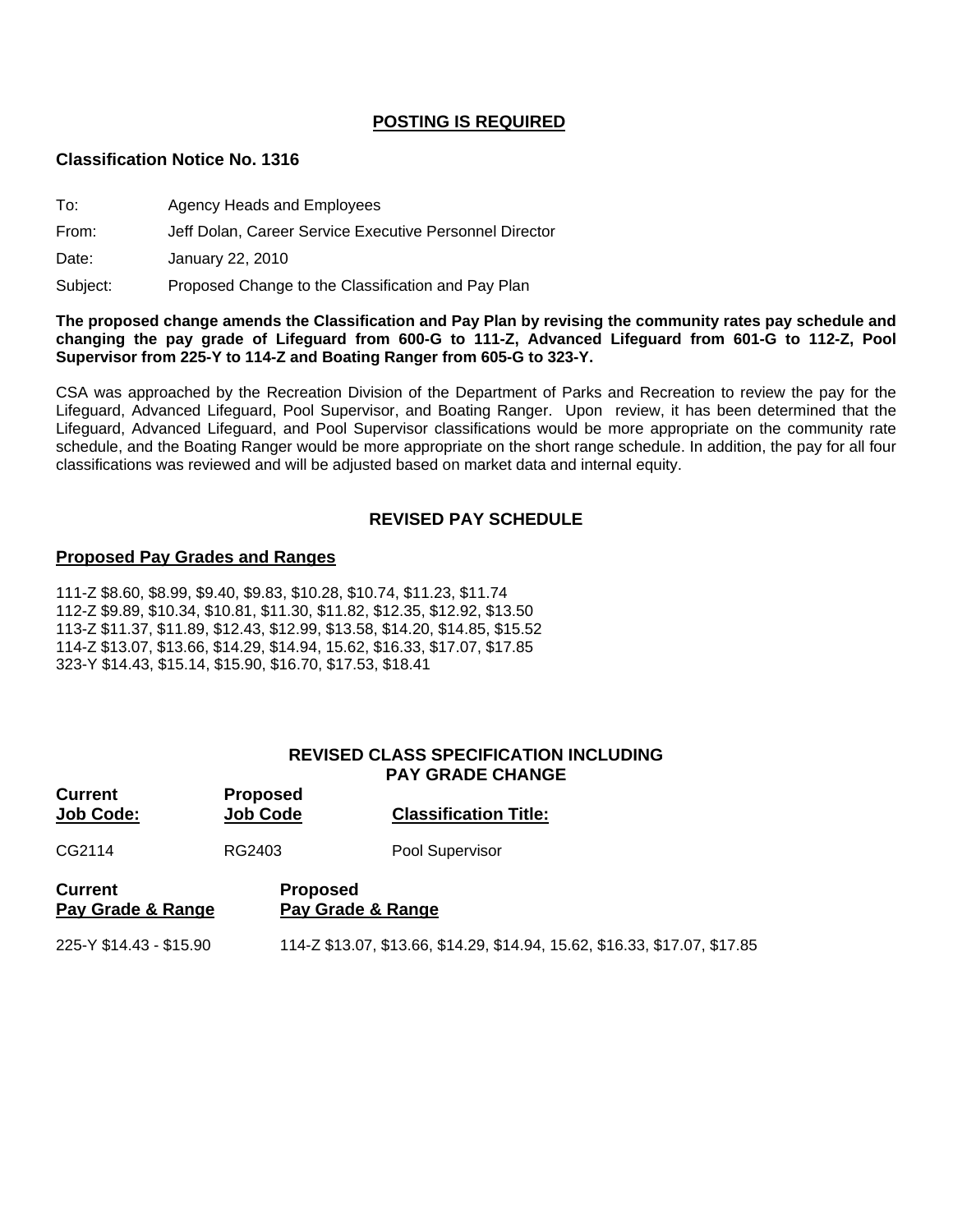## **PAY GRADE CHANGES ONLY**

| <b>Current</b>   | <b>Proposed</b> | <b>Classification Title</b> | <b>Current</b>                                |
|------------------|-----------------|-----------------------------|-----------------------------------------------|
| <b>Job Code:</b> | <b>Job Code</b> |                             | Pay Grade & Range                             |
| CG1948           | RG2401          | Lifeguard                   | 600-G \$19,671 - \$28,749 (\$9.46 -\$13.82)   |
| CG1801           | RG2402          | Advanced Lifeguard          | 601-G \$20,568 - \$30,058 (\$9.89 - \$14.45)  |
| CG1844           | CG1844          | <b>Boating Ranger</b>       | 605-G \$24,591 - \$35,912 (\$11.82 - \$17.27) |

## **Proposed Pay Grade and Range:**

111-Z \$8.60, \$8.99, \$9.40, \$9.83, \$10.28, \$10.74, \$11.23, \$11.74 112-Z \$9.89, \$10.34, \$10.81, \$11.30, \$11.82, \$12.35, \$12.92, \$13.50 323-Y \$14.43, \$15.14, \$15.90, \$16.70, \$17.53, \$18.41

An effective date of **March 1, 2010** is requested to allow time for the separation and rehire process. This is a deviation of Rule 7-37 A), which states, if it is determined, as a result of an audit or maintenance study, that changes to the classification and pay plan are necessary, the effective date of any resulting re-allocations shall be the beginning of the first workweek following approval by the Board

The Career Service Executive Personnel Director shall provide those appointing authorities who are affected with a draft of proposed changes in the plan, and notice shall be posted on appropriate bulletin boards at least thirteen calendar days from the date of this notice.

# **Public Notice of Changes**:

The scheduled time for the public hearing is **Thursday, February 4, 2010 at 5:30 p.m.** in the CSA Board Room, Room 4.F.6, Webb Municipal Building, 201 West Colfax Avenue.

**Note:** Please submit any questions or comments on this proposal in writing to Bruce Backer [bruce.backer@denvergov.org,](mailto:bruce.backer@denvergov.org) Career Service Authority, in care of Alena Martinez [alena.martinez@denvergov.org](mailto:alena.martinez@denvergov.org) by 8:00 a.m. on **Thursday February 4, 2010.** Please include a contact name and phone number so that we may respond directly.

If anyone wishes to be heard by the Board on this item, please call Leon Duran [leon.duran@denvergov.org](mailto:leon.duran@denvergov.org) at (720) 913-5168 no later than noon on **Tuesday February 2, 2010.**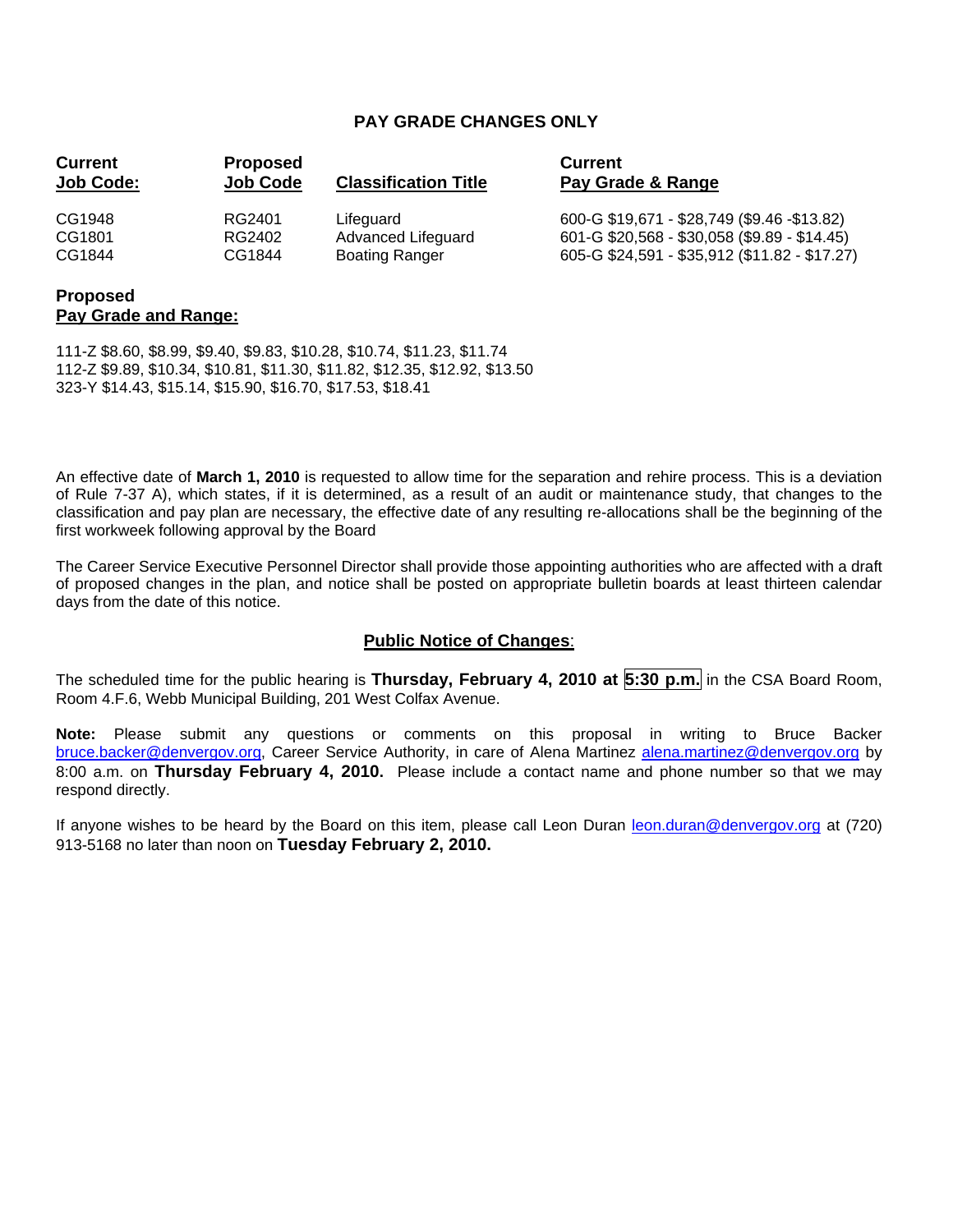

# Career Service Authority

Page 1 of 4

# Pool Supervisor

# **GENERAL STATEMENT OF CLASS DUTIES**

Provides supervision over lifeguards, advanced lifeguards and other pool personnel involved in the operation and maintenance of a municipal swimming pool.

# **DISTINGUISHING CHARACTERISTICS**

This position performs supervisory duties under general supervision over employees performing lifesaving duties. This class is distinguished from Advanced Lifeguard who performs duties that are routine, repetitive, and restricted in intricacy with little or no discretion in how they are carried out.

# *Guidelines, Difficulty and Decision Making Level:*

Guidelines are generally but not always clearly applicable, requiring the employee to exercise judgment in selecting the most pertinent guideline, interpret precedents, adapt standard practices to differing situations, and recommend alternative actions in situations without precedent.

Duties assigned are generally complex and may be of substantial intricacy. Work assignment is performed within an established framework under general instructions but requires simultaneous coordination of assigned functions or projects in various stages of completion.

Employee is responsible for determining time, place, and sequence of actions to be taken. Unusual problems or proposed deviations from guidelines, practices, or precedents may be discussed with the supervisor before being initiated.

# *Level of Supervision Received and Quality Review:*

Under general supervision, the employee receives assignments and is expected to carry them through to completion with substantial independence. Work is reviewed for adherence to instructions, accuracy, completeness, and conformance to standard practice or precedent. Recurring work clearly covered by guidelines may or may not be reviewed.

# *Interpersonal Communications and Purpose:*

Contacts with the public or employees where explanatory or interpretive information is exchanged, gathered, or presented and some degree of discretion and judgment are required within the parameters of the job function.

# *Level of Supervision Exercised:*

Performs lead work over two or more employees.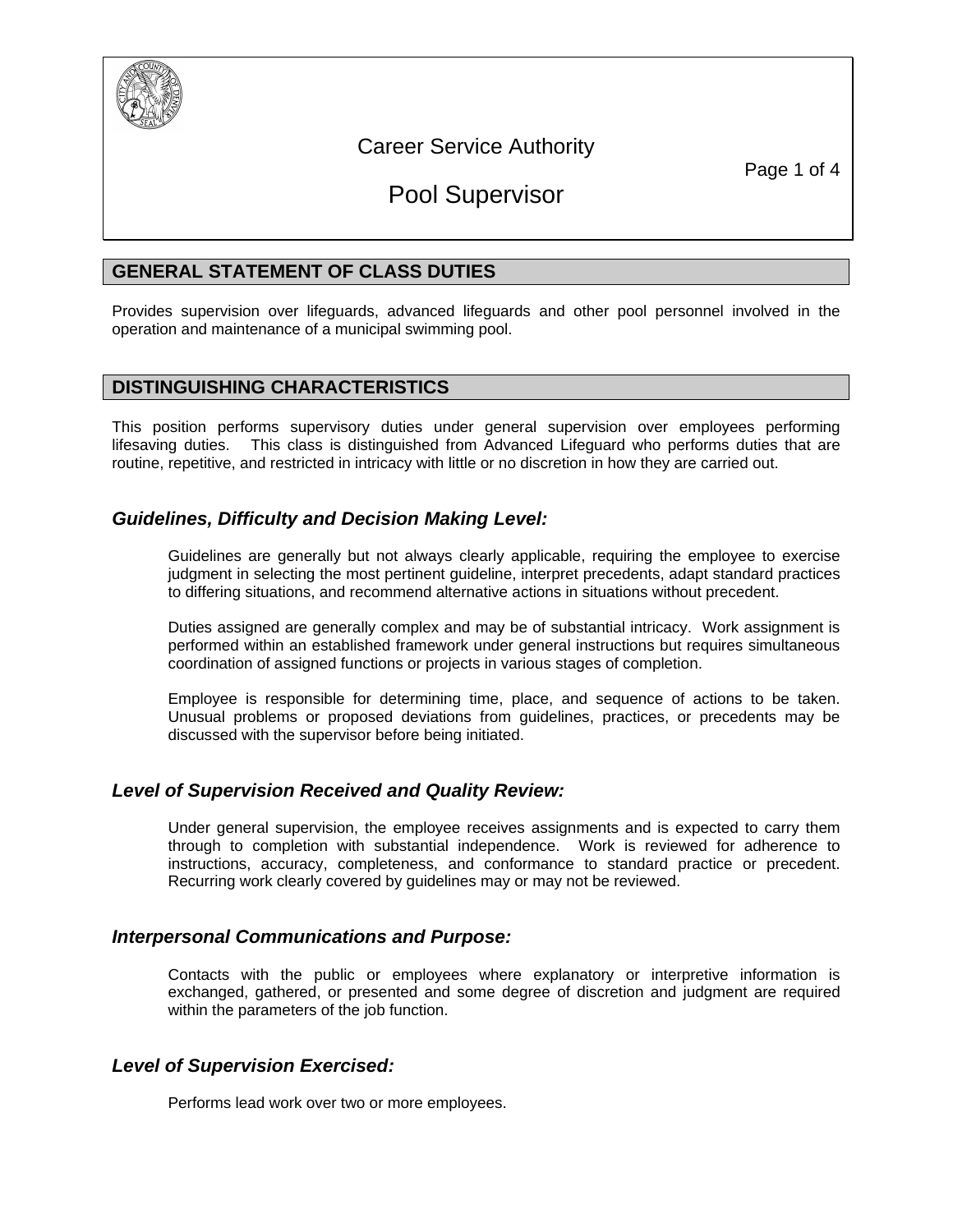#### **ESSENTIAL DUTIES**

Coordinates recreational, instructional and competitive swimming programs.

Develops or modifies work plans, methods, and procedures, determines work priorities, and develops work schedules to provide adequate staff coverage.

Provides work instruction and assists employees with difficult and/or unusual assignments.

Assigns and distributes work, reviews work for accuracy and completeness, and returns assignments with recommendations for proper completion.

Documents performance, provides performance feedback and formally evaluates the work of the employee.

Provides reward and recognition for proper and efficient performance.

Resolves problems encountered during daily operations and determines appropriate solutions.

Responds orally to informal grievances and relays information to the supervisor.

Documents causes for disciplinary action and initiates letters of reprimand and makes formal recommendations for disciplinary action. Responds to formal and informal employee grievances and prepares written responses.

Coordinates and facilitates (delivers) weekly in-service safety training for employees that includes reviews of emergency action plans.

Reconciles daily cash transactions, prepares and delivers bank deposits, maintains accurate accounting of money, and completes cash reporting paperwork.

Patrols pool and oversees the enforcement of safety regulations.

Recognizes, responds and rescues distressed swimmers and performs CPR (Cardiopulmonary resuscitation) and First Aid when appropriate.

Tests and monitors water for pH, chlorine, and alkalinity levels and prepares appropriate paperwork for public record.

Monitors water filtrations system and prepares necessary maintenance requests.

Conducts on-site coordination for swim meets and exhibitions.

Prepares a variety of paperwork as required.

Performs other related duties as assigned or requested.

Any one position may not include all of the duties listed. However, the allocation of positions will be determined by the amount of time spent in performing the essential duties listed above.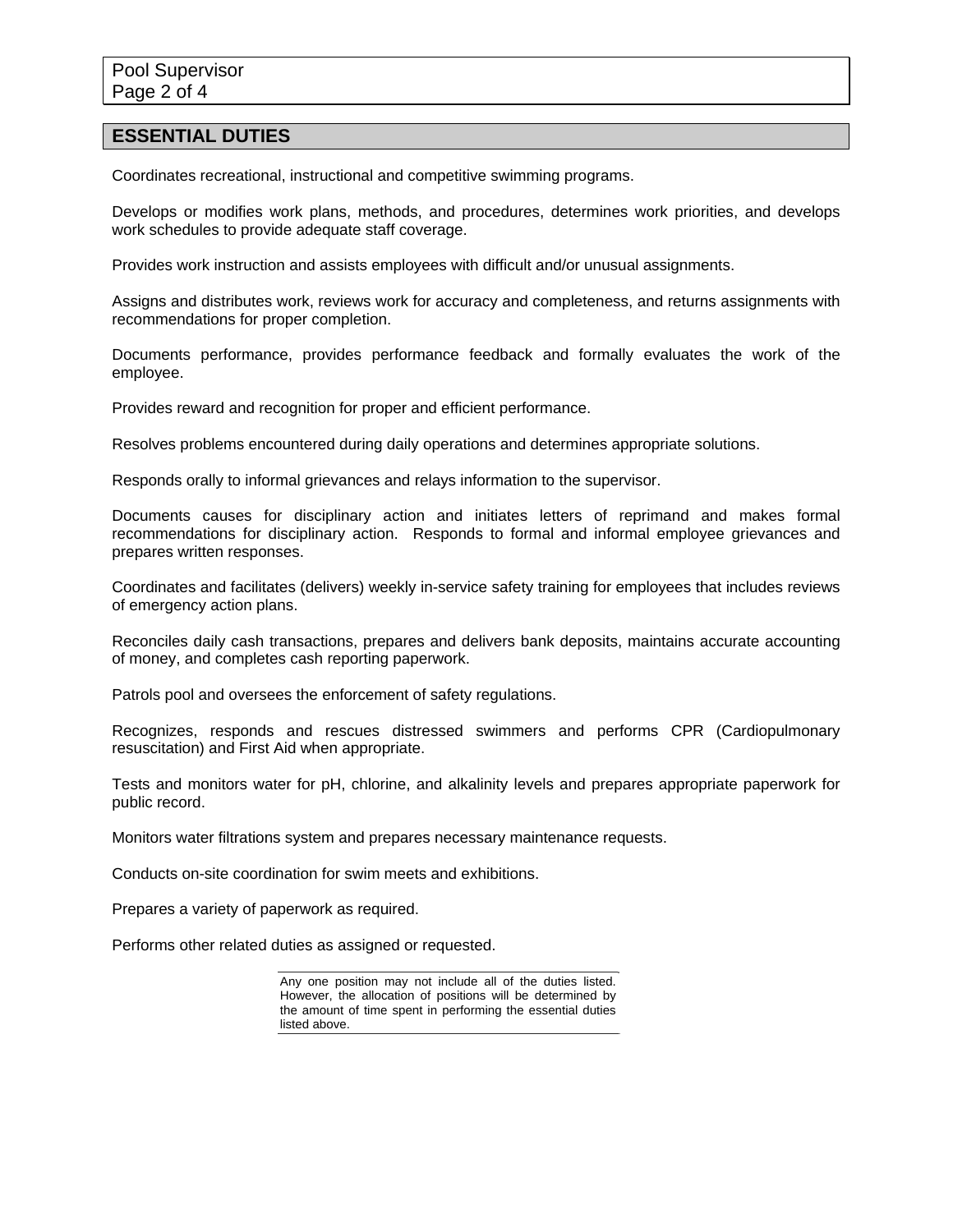# **MINIMUM QUALIFICATIONS**

# *Competencies, Knowledge, and Skills Requirements:*

- **Oral Communication** Expresses ideas and facts to individuals or groups effectively; makes clear and convincing oral presentations; listens to others; facilitates an open exchange of ideas.
- **Interpersonal Skills** Considers and responds appropriately to the needs, feelings, and capabilities of others; adjusts approaches to suit different people and situations.
- **Technical Competence** uses knowledge that is acquired through formal training or extensive on-the-job experience to perform one's job.
- **Problem Solving** Identifies and analyzes problems; uses sound reasoning to arrive at conclusions; finds alternative solutions to complex problems; distinguishes between relevant and irrelevant information to make logical judgments.
- **Integrity/Honesty –** Contributes to maintaining the integrity of the organization, displays high standards of ethical conduct, understands the impact of violating these standards on an organization, self, and others, and is trustworthy.
- **Customer Service** Works with customers to assess needs, provide assistance, resolve problems, satisfy expectations; knows products and services; is committed to providing quality products and services.
- **Flexibility** Is open to change and new information; adapts behavior and work methods in response to new information, changing conditions, or unexpected obstacles; effectively deals with pressure and ambiguity.
- **Leading a Diverse Workforce** Implements diversity policies for subordinate staff; supports opportunities to develop and retain a diverse workforce; promotes teamwork, acceptance and productivity among diverse persons.
- Knowledge of rules and regulations of water sports contests sufficient to be able to develop and coordinate competitive swimming activities for the community recreation center.
- Knowledge of supervisory principles and practices sufficient to be able to perform a variety of lead work functions.
- Knowledge of safety hazards and necessary safety precautions sufficient to be able to establish a safe work environment for self and others.
- Knowledge of the principles and practices of water safety, resuscitation and first aid sufficient to be able to assist participants from dangerous situations.
- Knowledge of training techniques sufficient to be able to train others in the work of the area.
- Knowledge of swimming pool maintenance and operations sufficient to be able to operate filtration systems and maintain sanitation standards.
- Knowledge of basic mathematics sufficient to be able to perform simple computations.

Knowledge of water filtration systems.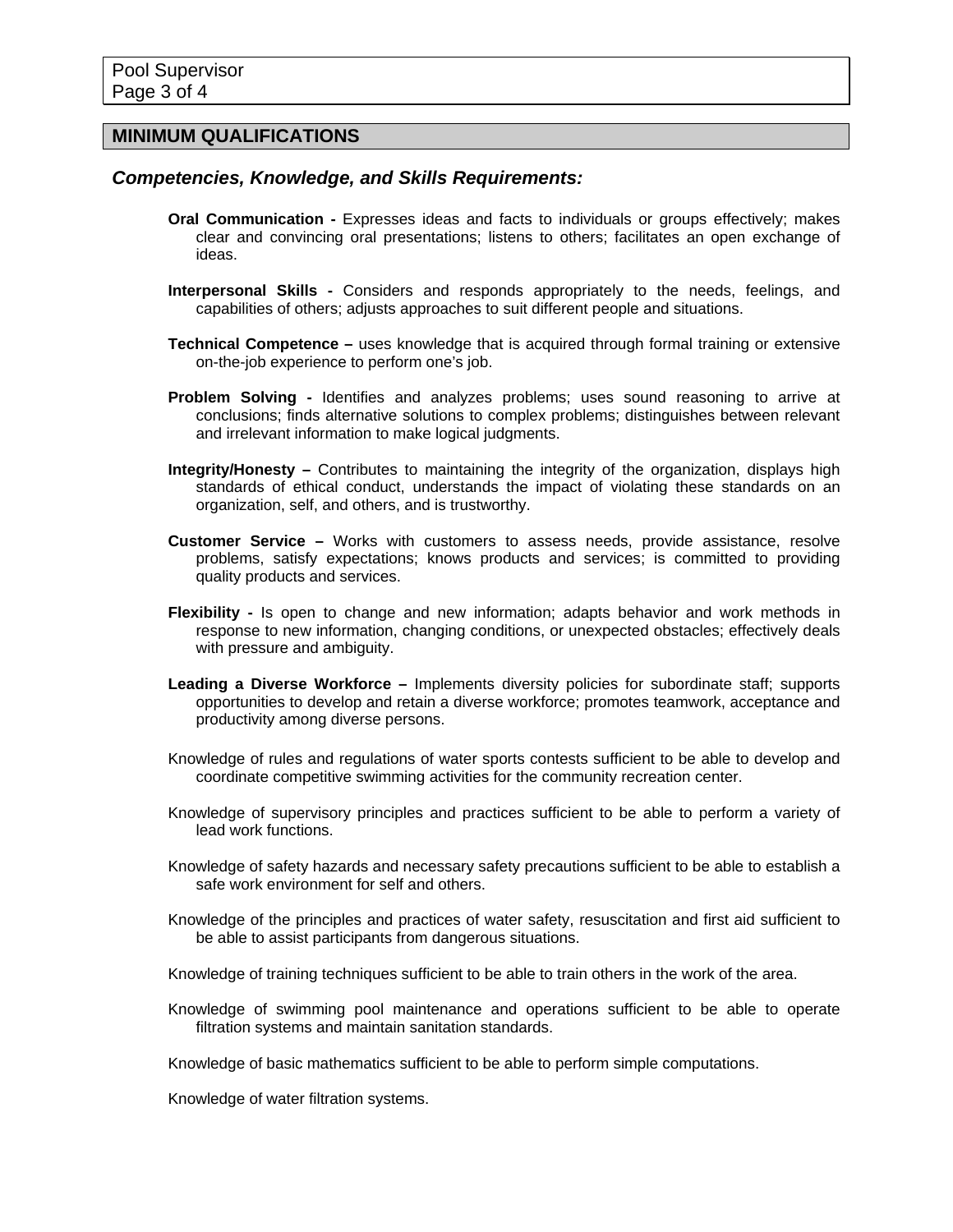Skill in communicating and presenting factual information related to work assignments.

Skill in filling out forms and completing paperwork related to the work assignment.

**Physical Demands** (Physical Demands are a general guide and specific positions will vary based on working conditions, locations, and agency/department needs)*:*

Sitting: remaining in the normal seated position. Talking: expressing or exchanging ideas by means of spoken words. Hearing: perceiving the nature of sounds by the ear. Eye/hand/foot coordination: performing work through using two or more. Far Acuity: ability to see clearly at 20 feet or more. Near Acuity: ability to see clearly at 20 inches or less. Depth Perception: ability to judge distance and space relationships. Field of Vision: ability to see peripherally. Accommodation: ability to adjust vision to bring objects into focus. Color Vision: ability to distinguish and identify different colors.

## *Working Environment:*

Exposure to extreme cold: temperature cold enough to cause marked bodily discomfort. Exposure to extreme heat: temperature hot enough to cause bodily discomfort. Exposure to frequent contact with water or other liquid. Exposure to humid conditions with high moisture content. Exposure to odors and pool chemicals.

#### **Education Requirement***:*

Graduation from high school or possession of a GED Certificate.

### *Experience Requirement:*

Three seasons of experience of the type and at the level of a lifeguard and swim instructor.

#### *Education/Experience Equivalency:*

A combination of appropriate education and experience may be substituted for the minimum experience requirement.

#### *Licensure and/or Certification:*

Possession of American Red Cross certifications in Lifeguard Training, First Aid, (adult/infant/child), CPR/PR (Cardiopulmonary resuscitation for the Professional Rescuer), AED (Automatic External Defibrillator), BPT (Bloodborne pathogens Training) and 02 (Oxygen Administration) at the time of application.